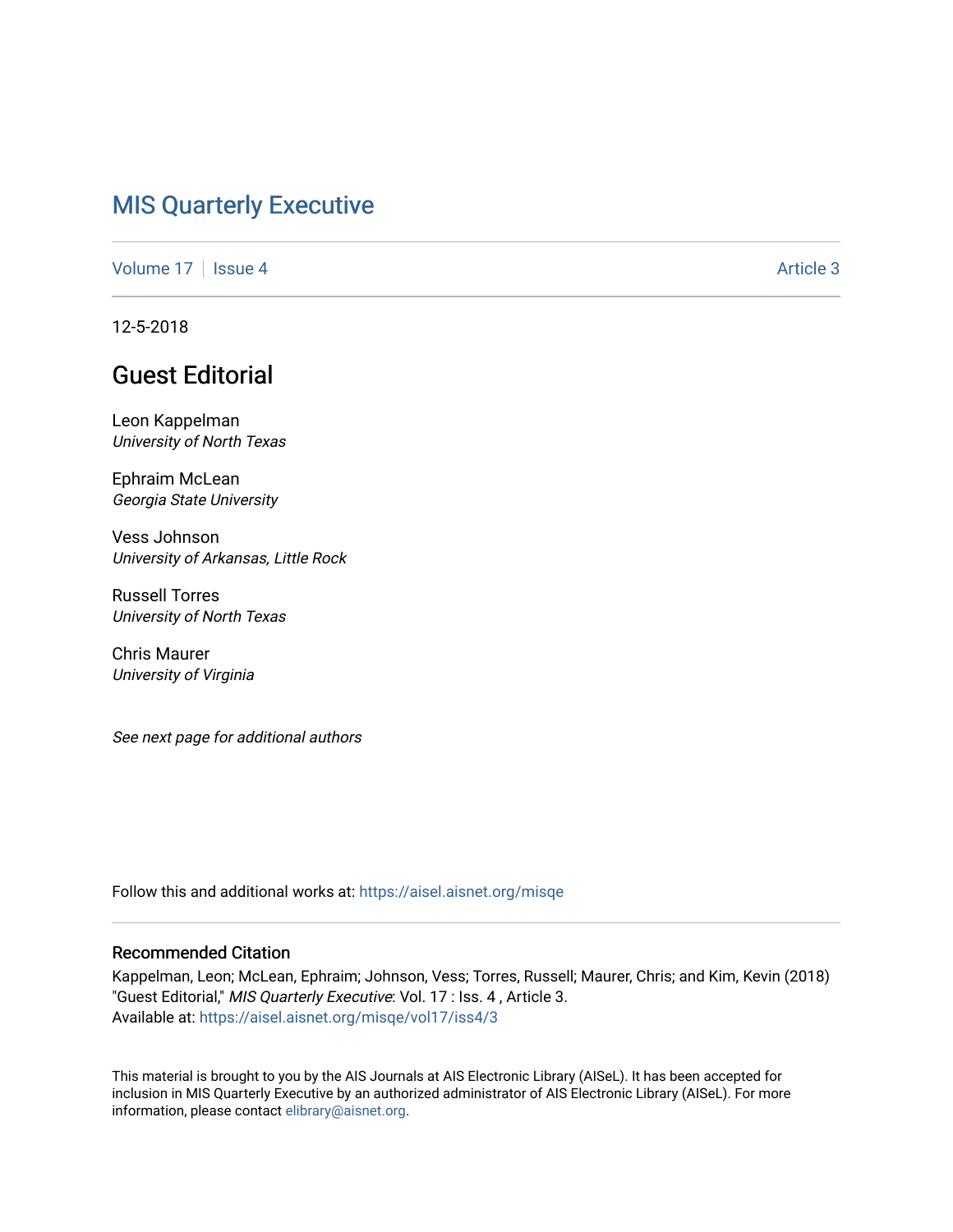## Guest Editorial

#### Authors

Leon Kappelman, Ephraim McLean, Vess Johnson, Russell Torres, Chris Maurer, and Kevin Kim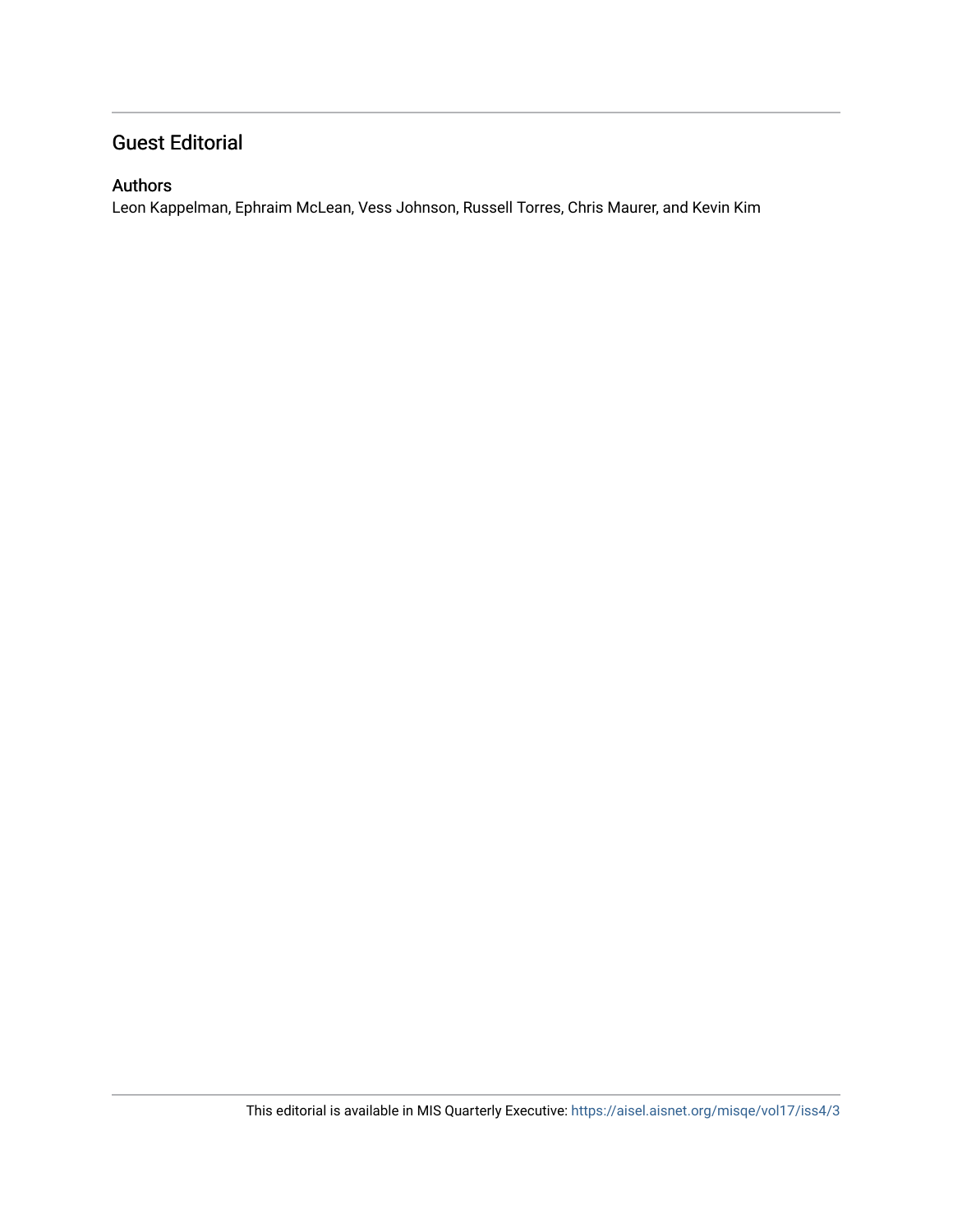# Editors' Comments

#### Guest Editorial: A Preview of the 2018 SIM IT Trends Study

Since 1980, the Society for Information Management (SIM), a co-founder of *MIS Quarterly Executive* and *MIS Quarterly*, in collaboration with a team of MIS academics, has conducted a survey of its members to identify and study the most important IT management issues. Over the decades, the SIM IT Trends Study has been updated and expanded into an insightful and comprehensive investigation of IT issues, management practices, and leadership. The study provides both practitioners and academicians valuable trends analyses as well as a snapshot of the state of information systems (IS) management. This preview highlights a few topics from the 2018 study. The complete report will appear in the March 2019 issue of *MIS Quarterly Executive.*

Data collection was conducted over the course of nine weeks, from April 9 to June 11, 2018. During this period, the research team contacted 3,971 SIM members via personal e-mail, SIM's two e-newsletters, and social media presence on LinkedIn and Twitter. A chapter competition was also conducted to improve response rates. A total of 1,295 completed responses were received (32.6% response rate), representing 793 unique organizations and 495 CIOs. SIM member organizations come in all sizes and from more than 30 different economic sectors. The findings in this preview are those of the senior-most IT executive in the 793 organizations.

## Most Important and Most Worrisome IT Management Issues

Since its inception, the SIM IT Trends Study examines and reports on the IT management issues that are considered the most important to organizations and, more recently, the most worrisome to senior IT leaders. Participants were asked to choose up to five IT management issues or concerns from a list of 41 options. While some issues like "Security/Cybersecurity/Privacy" and "Alignment of IT and/with the Organization" have

been highly rated consistently in both lists, there are significant discrepancies between the top concerns of IT leaders and those of organizations. Figure 1 illustrates those differences.

## The Largest IT Investments of **Organizations**

Participants were asked to select up to five areas/technologies from a list of 37 options in each of three categories: (1) their organization's largest near-term IT investments; (2) areas that should get more investment; and (3) areas of greatest concern to them personally. Investments in Analytics, Business Intelligence, and related technologies (such as Data Mining and Big Data) continue to occupy the number one position for the tenth consecutive year. Figure 2 depicts the relative frequency of responses for those technologies that "should receive more investment." Interestingly, only two technologies (Analytics and Security) appear in the top five of all three lists.

### Measuring IT Performance

Organizations use different metrics to measure IT performance. The questionnaire asked participants to select (from a list of 34) up to five of the most important performance<br>measures used to evaluate their own evaluate their performance as well as the performance of their organization's Internal IT and Outsourced IT. The top performance measures for internal IT between 2017 and 2018 were fairly consistent. "Availability/Up Time" continued in the number one position for the third straight year and "Customer/User Satisfaction" retained second. "Help-Desk Performance" moved into third and "Cybersecurity Related" dropped to number four. Find out which other IT performance metrics were the most frequently chosen in all three categories in the next issue of *MISQE*.

## All This and More in the Next Issue of *MISQE*

The findings presented above reveal only a glimpse at a few of the findings of the 38th anniversary SIM IT Trends Study. If you are